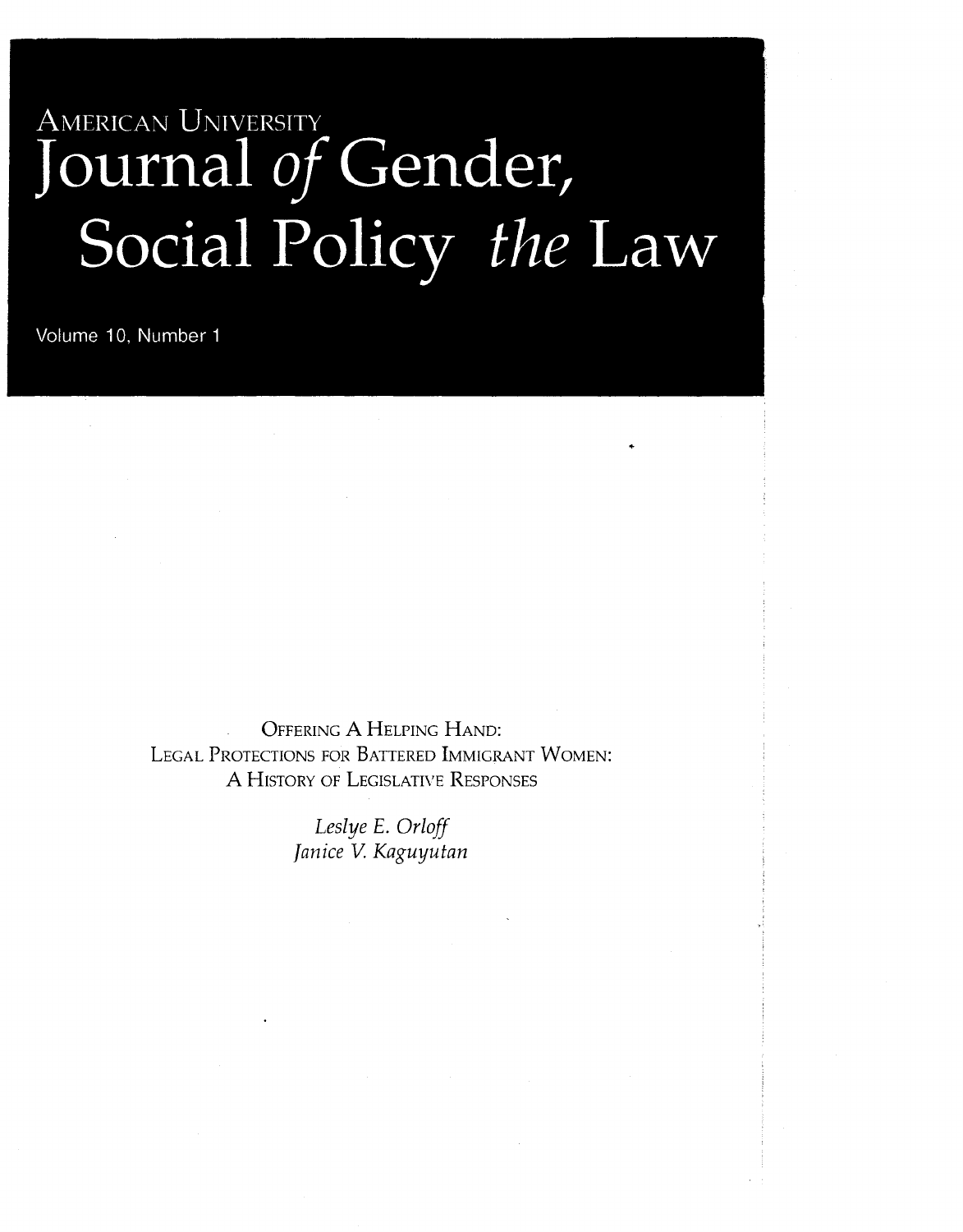## **OFFERING A HELPING HAND: LEGAL PROTECTIONS FOR BATTERED IMMIGRANT WOMEN:**

#### A HISTORY OF LEGISLATIVE RESPONSES'

#### LESLYE E. ORLOFF & JANICE V. KAGUYUTAN," IMMIGRANT WOMEN PROGRAM OF NOW LEGAL DEFENSE AND EDUCATION FUND'"

..

' While this Article will primarily discuss protections for battered immigrants, some of the legislative reforms that were included in the Violence Against Women Act of 2000 ("VAWA 2000") for the first time also provide protection and immigration relief for immigrant victims of sexual assault, immigrant victims of trafficking. and other immigrant crime victims.

A portion of this Article has been expanded and adapted from a paper that was originally written for a grant funded by the National Institutes of Justice. Violence Against Women and Systemic Responses: An Exploratory Study. Principle investigators Edna Erez and Nawal Ammar together with the National Network on Behalf of Battered Immigrant Women. (Grant Number 98WTVX0038).

The authors have been involved in legislative efforts to improve U.S. immigration and welfare laws protecting battered immigrant women and their children. Leslye E. Orloff, Director of the Immigrant Women Program and Senior Staff Attorney at the NOW Legal Defense and Education Fund, has since 1989 provided technical assistance to members of Congress on each of the pieces of legislation discussed in this article. Janice v. Kaguyutan. Staff Attorney for the Immigrant Women Program of the NOW Legal Defense and Education Fund provided technical assistance to Congress on VAWA 2000. The Immigrant Women Program is the Washington representative of the National Network on Behalf of Battered Immigrant Women, a network of service providers, lawyers, and advocates, and a national organization concerned with furthering legal protections for abused immigrants. The authors, working with the National Network, have also been involved in monitoring implementation of each of the laws discussed in this article. The National Network on Behalf of Battered Immigrant Women is co-chaired by the Immigrant Women Program of the NOW Legal Defense and Education Fund, The Family Violence Prevention Fund, and the National Immigration Project of the National Lawyers Guild. For further information about legal protections for immigrant victims of domestic violence or sexual assault under the laws discussed in this paper, to join the National Network on Behalf of Battered Immigrant Women, or for technical assistance on the legal rights of immigrant women and children in immigration, public benefits, social services, domestic violence or family law matters, contact the Immigrant Women Program of the NOW Legal Defense and Education Fund at (202) 326-0040 or iwp@nowldef.org.

"' This Article was prepared with the assistance of Negar Ashtari, a legislative intern with the Immigrant Women Program of the NOW Legal Defense and Education Fund.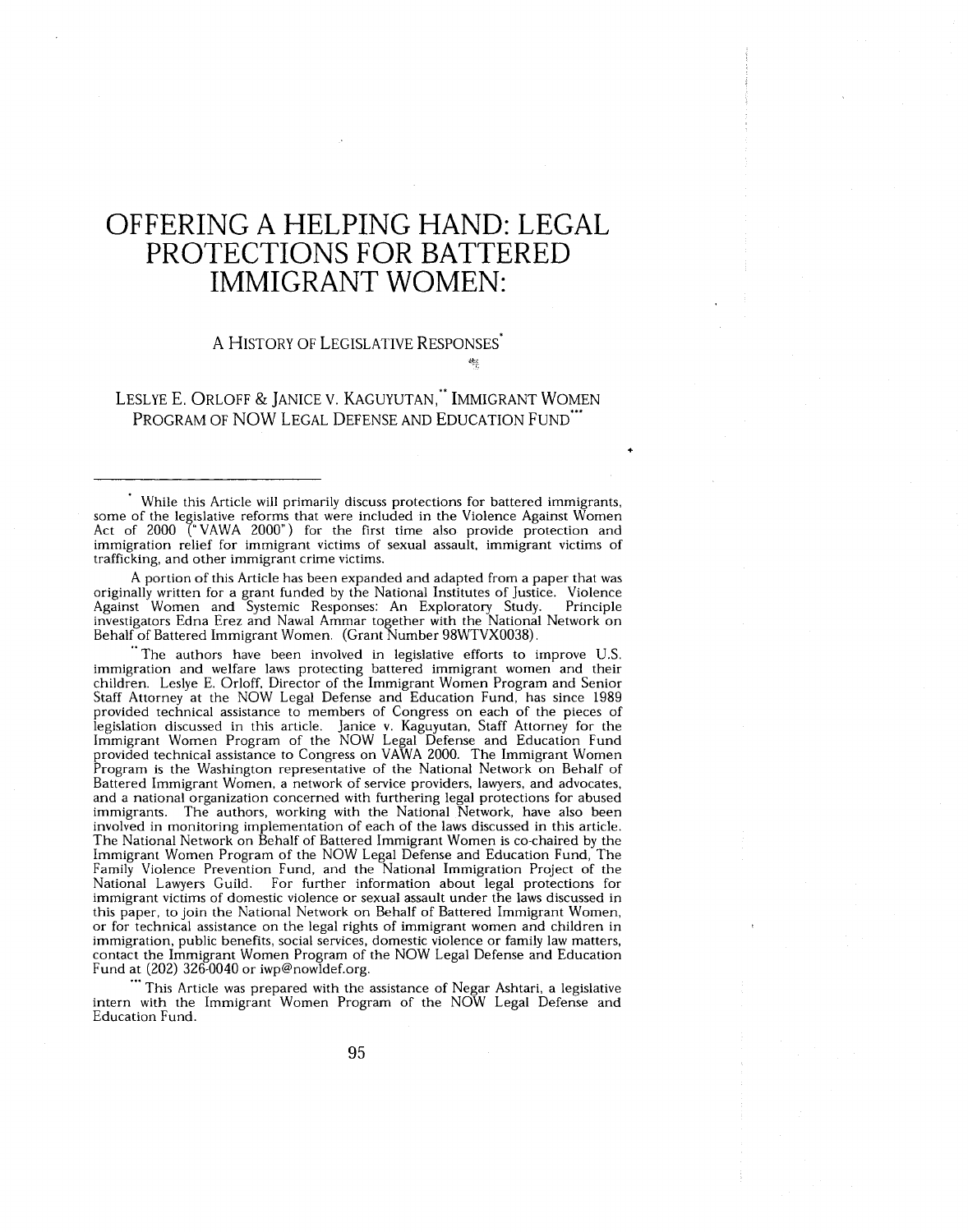|    | 96 |    | JOURNAL OF GENDER, SOCIAL POLICY & THE LAW [Vol. 10:1                   |
|----|----|----|-------------------------------------------------------------------------|
| L. |    |    |                                                                         |
|    | П. |    | United States Immigration Laws Historically Fostered Domestic Abuse 100 |
|    |    |    |                                                                         |
|    |    | B. | Enhanced Danger to Battered Immigrants:                                 |
|    |    |    | The Immigration Marriage Fraud Amendments of 1986 101                   |
|    |    |    | III. Recent Changes in United States Immigration Laws that Attempt to   |
|    |    |    |                                                                         |
|    |    | А. | 1990 Battered Spouse Waiver: Congress' First Attempt to Reform          |
|    |    |    | Immigration Laws to Offer Protection For Battered Immigrants 105        |
|    |    | В. |                                                                         |
|    |    |    |                                                                         |
|    |    |    |                                                                         |
|    |    |    | 3. Suspension of Deportation and Cancellation of Removal Under          |
|    |    |    |                                                                         |
|    |    |    |                                                                         |
|    |    |    | IV. Post-1994 Changes to United States Immigration Laws 118             |
|    |    | A. |                                                                         |
|    |    |    | 1. Exemption from the Three-Year and Ten-Year Bars  118                 |
|    |    |    |                                                                         |
|    |    |    | 3. Public Benefits Access for Battered Spouses and Children of          |
|    |    |    |                                                                         |
|    |    |    | B. Access to Legal Services Corporation Services For Battered           |
|    |    |    |                                                                         |
|    |    | C. | A Catch-22 for Battered Immigrants: VAWA's Unfulfilled Promises 129     |
|    |    |    |                                                                         |
|    |    |    | 2. Devastating Effects for VAWA Self-Petitioners 133                    |
|    |    |    |                                                                         |
|    |    |    |                                                                         |
|    |    |    |                                                                         |
|    |    |    |                                                                         |
|    |    |    | e. Lack of Physical and Mental Health Care Abroad 136                   |
|    |    |    |                                                                         |
| ٠  |    |    | 3. Infeasibility of Consular Processing for VAWA Self-petitions 136     |
|    |    |    |                                                                         |
|    |    |    | 5. Public Benefits Authorized by IIRAIRA and Adverse Public             |
|    |    |    |                                                                         |
|    |    |    |                                                                         |
|    |    | А. | Improved and Expanded Access to VAWA Immigration Protection  145        |
|    |    |    |                                                                         |
|    |    | В. |                                                                         |
|    |    | C. |                                                                         |
|    |    |    | 1. Obtaining Permanent Residence Status in the United States 154        |
|    |    |    |                                                                         |
|    |    |    |                                                                         |
|    |    | D. |                                                                         |
|    |    | Е. |                                                                         |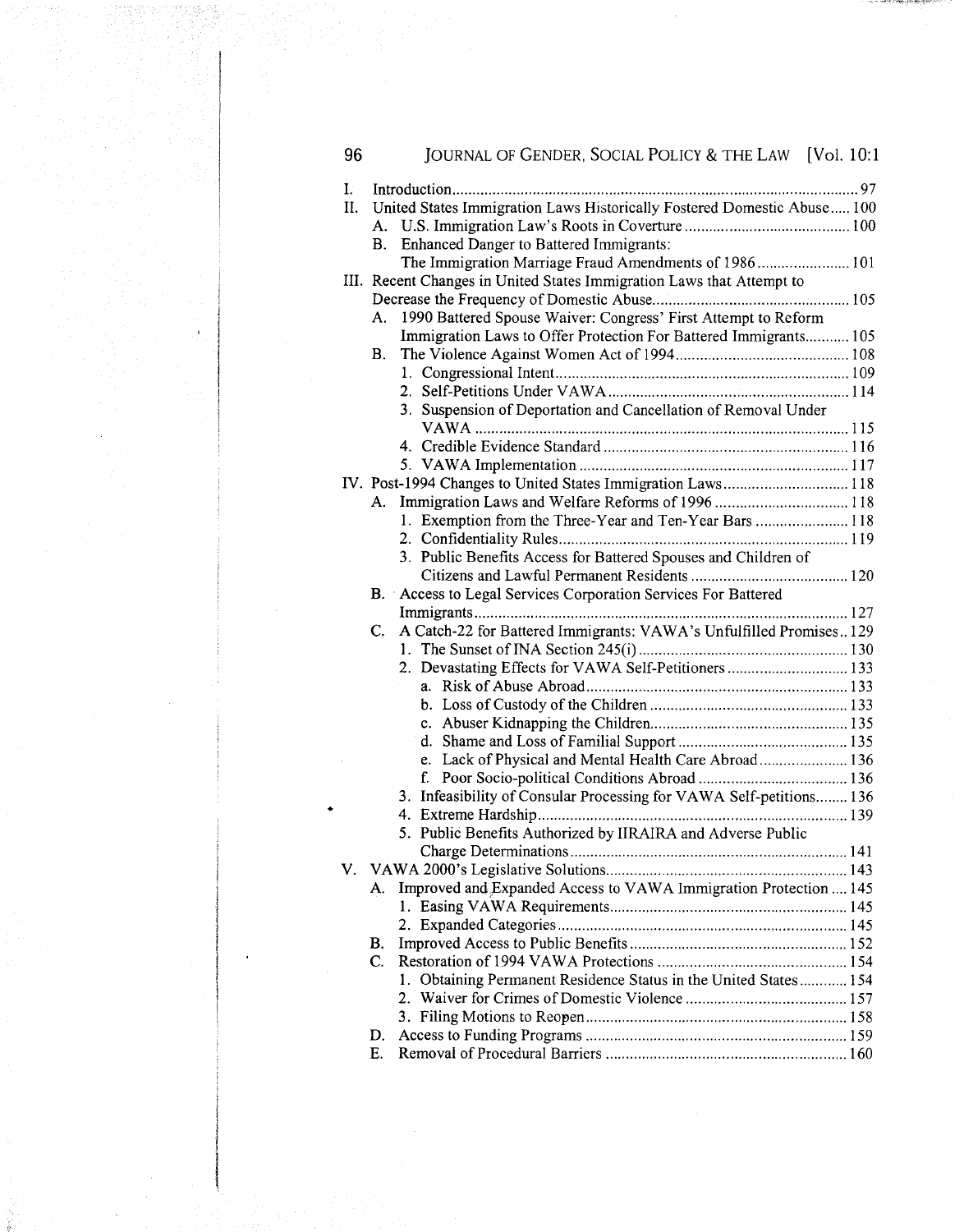| 2002]      | OFFERING A HELPING HAND                                             | 97 |
|------------|---------------------------------------------------------------------|----|
|            |                                                                     |    |
|            |                                                                     |    |
| $F_{\tau}$ |                                                                     |    |
|            |                                                                     |    |
|            |                                                                     |    |
|            |                                                                     |    |
|            |                                                                     |    |
|            | d. Some Family Members of the Crime Victim May Be Protected 165     |    |
|            |                                                                     |    |
|            | 3. Work Authorization, Confidentiality and Credible Evidence        |    |
|            | Standard                                                            |    |
|            | 4. Discretionary Adjustment to Permanent Resident Status 167        |    |
|            | VI. Future Legislative Efforts on Behalf of Battered Immigrants 168 |    |
|            |                                                                     |    |
|            |                                                                     |    |
|            | Appendix 2: Comparison of VAWA 2000 and U-visa Options 183          |    |
|            |                                                                     |    |

#### I. INTRODUCTION

Violence against women is not limited by borders, culture, class, education, socio-economic level or immigration status. A recent survey co-sponsored by the National Institute of Justice and the Centers for Disease Control and Prevention found that approximately 4.8 million intimate partner rapes and physical assaults are perpetrated against women annually.<sup>1</sup> United States Surgeon Generals have warned repeatedly that family violence poses the single largest health threat to adult women<sup>2</sup> and is also detrimental to their children.

For women and their children who have immigrated to the United States, the dangers faced in abusive relationships are often more acute.<sup>3</sup> Historically, these dangers have been aggravated by immigration laws. Immigrant women not only face pressures of cultural assimilation but pressures of maintaining cultural traditions as well. They face language barriers, economic insecurity, and discrimination due to gender, race or ethnicity. Additionally, the problems of domestic violence are "terribly exacerbated in marriages where one spouse is not a citizen and the non-citizen's legal status

<sup>1.</sup> PATRICIA TJADEN & NANCY THOENNES, EXTENT, NATURE AND CONSEQUENCES OF INTIMATE PARTNER VIOLENCE: FINDINGS FROM THE NATIONAL VIOLENCE AGAINST WOMEN SURVEY, iii (Nat'! Inst. of Just. & Ctrs. for Disease Control and Prevention, NCJ 181867, 2000).

<sup>2.</sup> S. REP. No. 138·138, at 41-42 (1993).

<sup>3.</sup> LESLYE E. ORLOFF & NANCY KELLY, A Look at the Violence Against Women Act & Gender-Related Political Asylum, Vol. l, No. 4 VIOLENCE AGAINST WOMEN 380 (1995).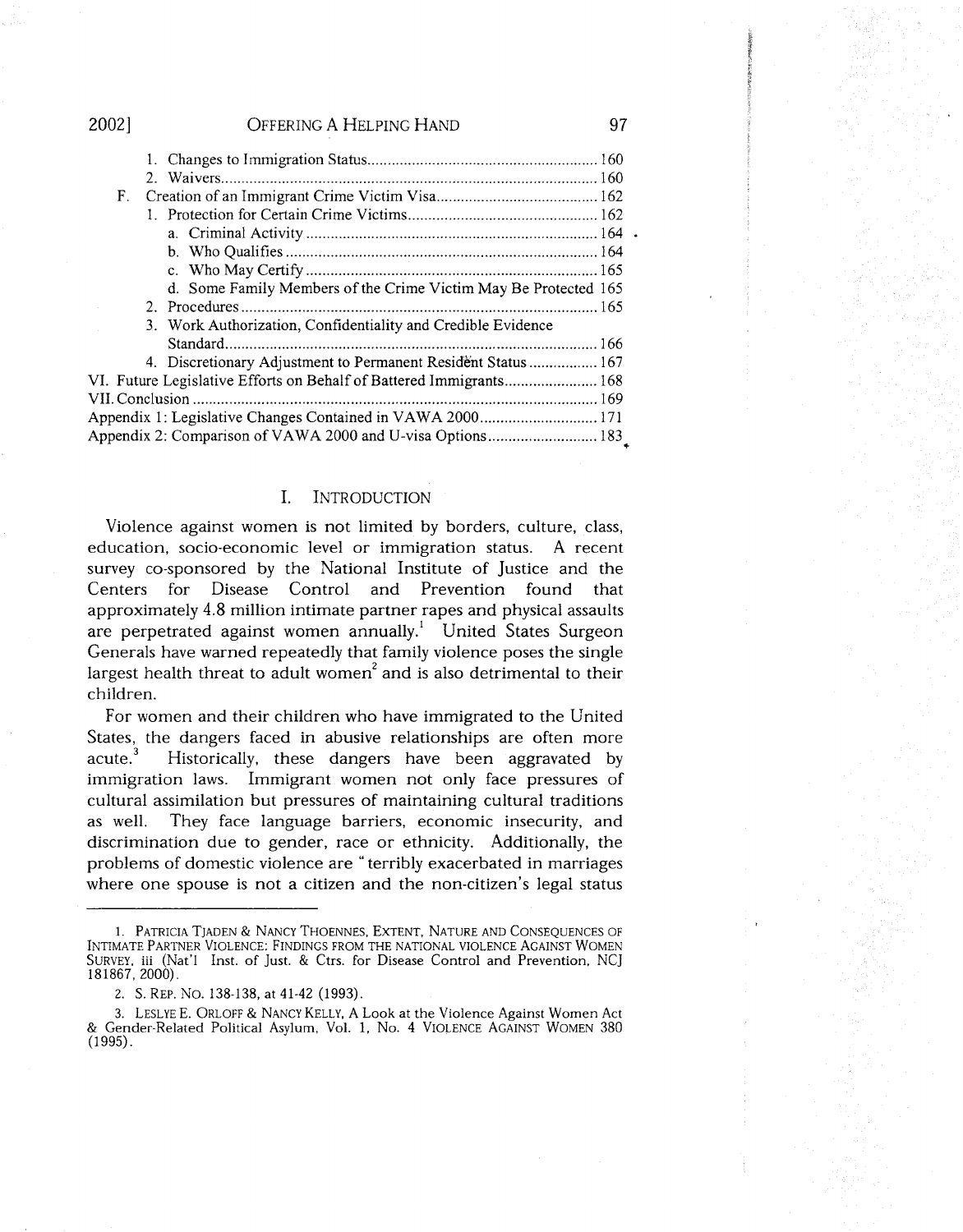range of the control of the control of the control of the control of the control of the control of the control of the control of the control of the control of the control of the control of the control of the control of the

I

Despite the progress that had been made to protect the rights of battered immigrants by 1999 and 2000, it was clear that immigration law as it existed at the time offered an imperfect and often ineffective solution for many immigrant victims of domestic violence. Numerous problems had been identified by advocates across the country, many of whom were members of the National Network on Behalf of Battered Immigrant Women. The expiration of section 245 (i) denying many battered immigrants the ability to obtain lawful permanent residency in the United States, the role extreme hardship played in cutting many needy victims off from VAWA self-petitioning protection, the uncertainty about how public charge analyses would be applied in cases of battered immigrants  $-$  taken together with  $\cdot$ other problems and concerns about the effectiveness of the immigration protections offered to immigrant victims of domestic violence  $-$  gave rise to the need for further improvements in the legislative protections offered to battered immigrants.<sup>224</sup>

#### V. VAWA 2000's LEGISLATIVE SOLUTIONS

Although the original VAWA 1994 helped significant numbers of battered immigrants, in many respects, the legislative protections for battered immigrants remained incomplete. Immigration and welfare reform laws passed subsequent to VAWA 1994 effectively barred access to VAWA protection for many immigrants, and implementation problems continued to plague the VAWA process.<sup>225</sup> As a result, many immigrant domestic violence victims remained trapped in these violent relationships despite the significant gains in VAWA.<sup>226</sup> Further, the original VAWA 1994 did not offer any protection to several categories of battered immigrants: those abused by citizen and lawful permanent resident boyfriends; immigrant spouses and children of abusive non-immigrant visa holders or diplomats; $^{227}$  immigrant spouses, children and intimate partners abused by undocumented abusers; and non-citizen spouses and children of abusive United States government employees and military

<sup>224.</sup> *See* Dutton et al., *supra* note 9, at 304 (concluding that further law reforms are necessary to provide full  $V\overline{\text{A}}\text{WA}$  relief and benefits).

<sup>225.</sup> *See* Anderson, *supra* note 201, at 1405 (listing the IMFA as authorizing the INS to increase the scrutiny of the immigrant nuptial ties).

<sup>226.</sup> *See* id. (pointing out that what Congress had intended as a tool to increase scrutiny "inadvertently increased abuser's coercive power over conditional resident spouses").

<sup>227.</sup> *See, e.g.,* 8 U.S.C. § 1101 (a)(l5)(D)-(E),(H)-(J), (L) (1997) (providing visas to workers);  $8^\circ$  U.S.C.  $\bar{S}$  1101(a)(15)(A) (providing visas to diplomats); 8 U.S.C.  $\oint 1101(a)(15)(F)$  (providing visas to students).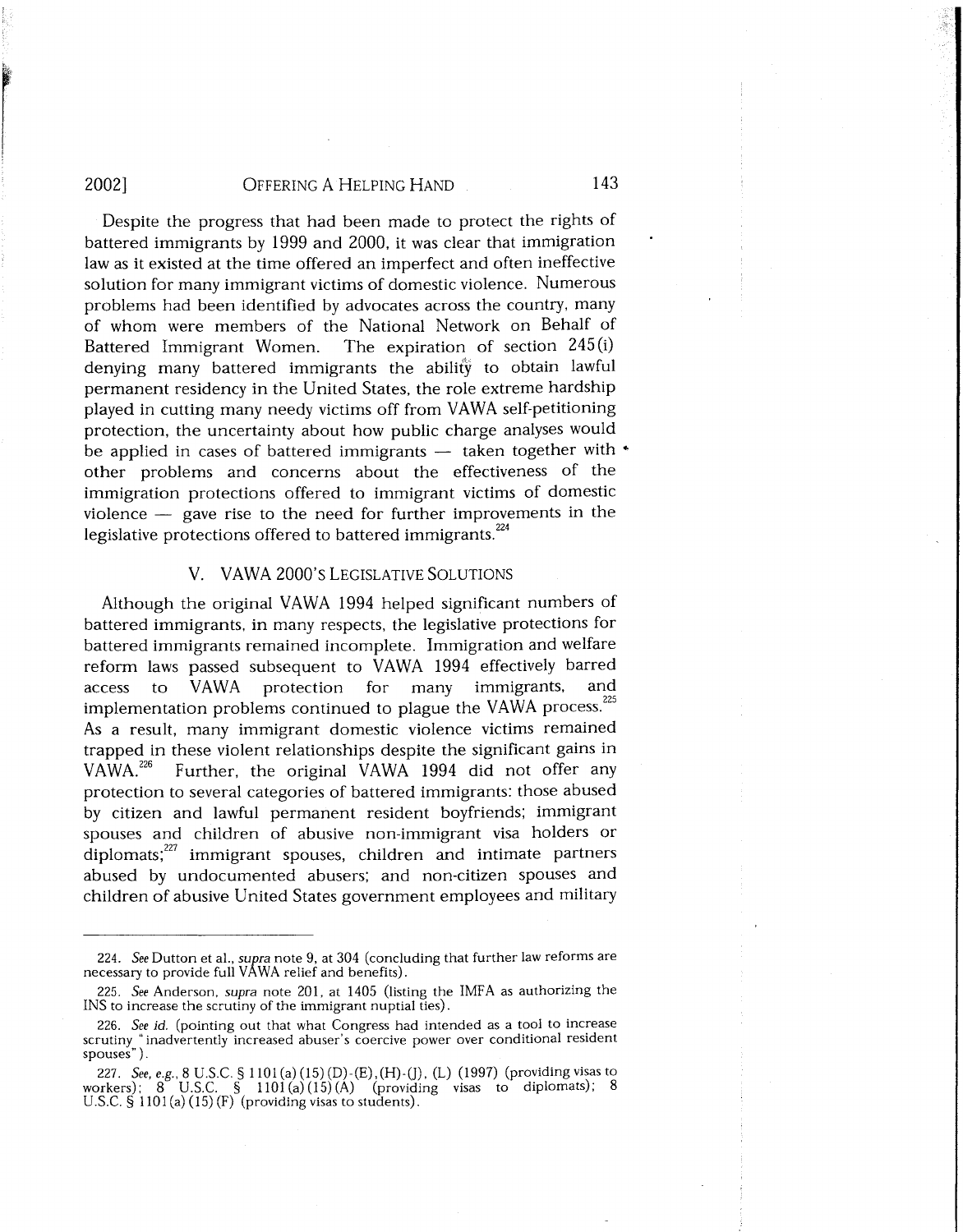#### **144** JOURNAL OF GENDER, SOCIAL POLICY & THE LAW [Vol. 10:1

members living abroad. In response, the battered immigrant advocacy community mounted a campaign to seek legislative responses to the problems battered immigrants still faced.

Through the bipartisan efforts of sympathetic members of Congress working collaboratively with the advocacy community, Congress passed and President Clinton signed into law the Battered Immigrant Women Protection Act of 2000 as a part of the VAWA  $2000$  on October 28, 2000.<sup>228</sup> The immigration provisions contained in VAWA 2000 were a bipartisan compromise<sup> $229$ </sup> that included many, but not all, of the reforms advocates sought. VAWA 2000's immigration provisions were designed to restore and expand access to a variety of legal protections for battered immigrants by addressing residual immigration law obstacles standing in the path of battered immigrants seeking to free themselves and their children from abusive relationships.<sup>230</sup>

Congress clarified its intent with regard to these expanded battered immigrant protections in the following way:

[T]he Battered Immigrant Women Protection Act of 2000 ... continues the work of the Violence Against Women Act of 1994 ("VA WA") in removing obstacles inadvertently interposed by our immigration laws that may hinder or prevent battered immigrants from fleeing domestic violence safely and prosecuting their abusers by allowing an abusive citizen or lawful permanent resident spouse to blackmail the abused spouse through threats related to the abused spouse's immigration status. $^{231}$ 

VAWA 2000 addresses the residual immigration law obstacles standing in the path of battered immigrant spouses and children seeking to free themselves from abusive relationships that either had not come to the attention of the drafters of VAWA 1994 or have arisen since as a result of 1996 changes to immigration law.<sup>232</sup>

The next section provides an overview highlighting some of the many new provisions included in VAWA 2000 that grant improved

230. 146 CONG. REC. Sl0.195 (daily ed. Oct. 11, 2000) (Violence Against Women Act of 2000 Section-by-Section Summary).

231. *Id.* at S10,192 (Joint Managers' Statement).

 $\dot{\mathbf{x}}$ 

<sup>228.</sup> VAWA 2000 § 1001.

<sup>229.</sup> *See* Ann Moline, *Bipartisan Women Made Anti-Violence Act Happen, available at*  http:/ /www.womensenews.com/article.cfm/ dyn/ aid/376/ context/ archive (Dec. 18. 2000) (discussing how Senator Kennedy and two women staffers, one Democrat, Esther Olavarria, and one Republican, Lee Liberman Otis, collaborated to pass legislation to help battered immigrant women).

<sup>232.</sup> *Id.* at Sl0,195 (Violence Against Women Act of 2000 Section-by-Section Summary).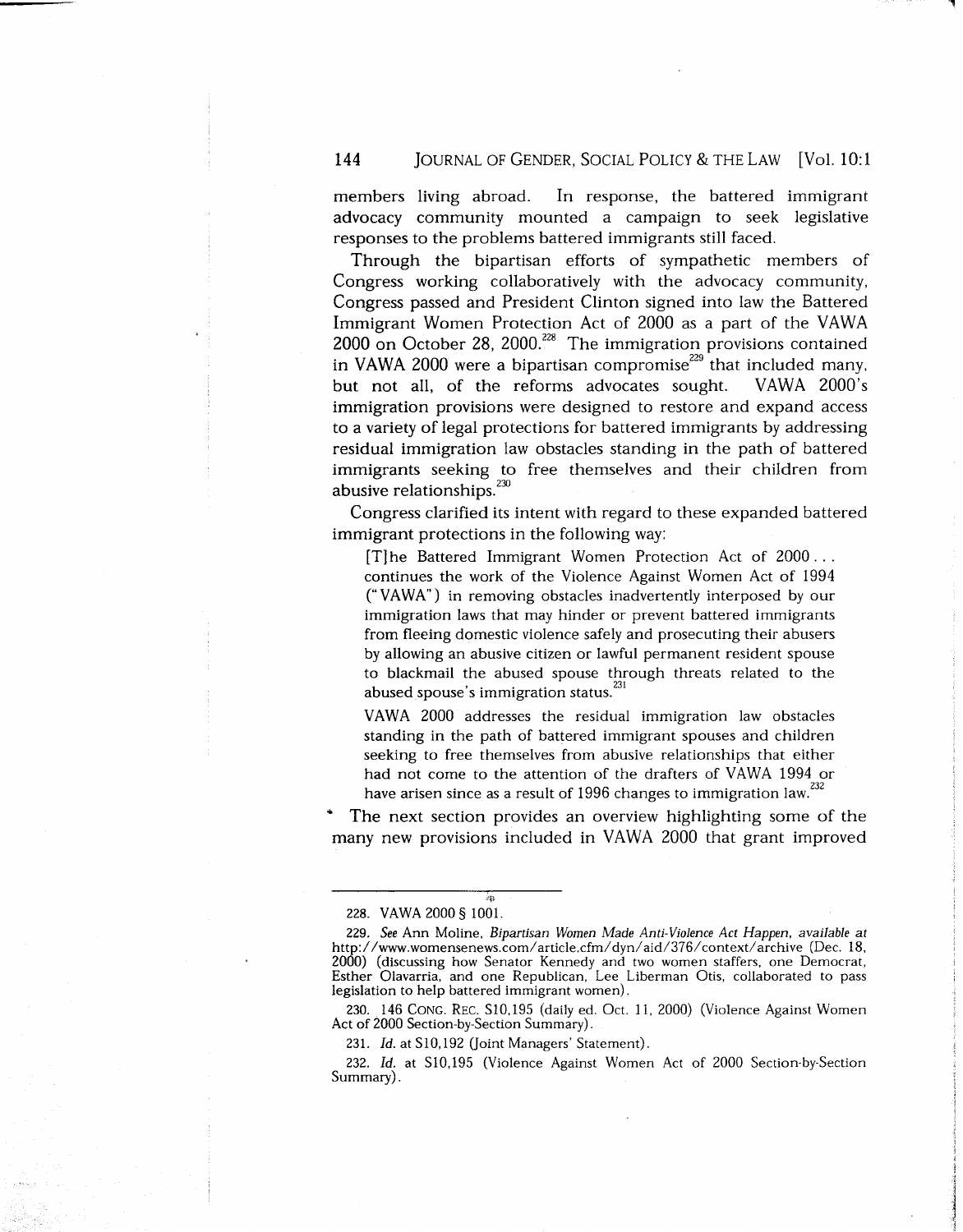access to legal protection for battered immigrants.<sup>233</sup>

*A. Improved and Expanded Access to VAWA Immigration Protection*<br>The immigration protections included in VAWA 2000 were The immigration protections including access to VAWA and to remove btacles battered immigrants faced when leaving or attempting to obstacles battered immigrants faced when leaving or attempting to dustaties battered  $\frac{1}{2}$  management 234. The VAWA 2000 amendments remove stringent evidentiary requirements and broadened the categories of immigrants who may be eligible for VAWA protection.<sup>235</sup>

#### *1. Easing VA WA Requirements*

**Inches** 

.

.<br>J. Amerikanske

· ..

As part of their VAWA case, battered immigrants were required to provide extensive documentation that they would suffer extreme hardship if deported back to their home country.<sup>236</sup> This difficult evidentiary standard prevented many battered immigrants from receiving approvals of their VAWA cases, particularly when selfpetitioners were not represented by counsel. VAWA 2000 removed this unnecessary requirement, thereby making it easier for battered<br>immigrants to win approvals of their VAWA self-petitions.<sup>237</sup> Proving extreme hardship was the most difficult part of the VAWA self-<br>petition and often required the assistance of an attorney. Deleting this requirement will make collaborations between battered women's<br>advocates and attorneys easier and will allow advocates to collect more of the evidence in VAWA cases. Collaborating with battered women's advocates, attorneys assisting battered immigrants in VAWA self-petitioning cases can help many more battered immigrants than they could if they were handling each case without the assistance of domestic violence experts.

#### *2. Expanded Categories*

VAWA 2000 extends VAWA 1994 immigration protections to <sub>many</sub>

235. See Anderson, *supra* note 201, at 1418 (discussing the high evidentiary requirement abused women must meet).

236. *See* discussion supra Part IV.C.4.

237. VAWA 2000 § 1503 (codified at 8 U.S.C. §§ 1101, 1154, <sub>1430)</sub>. CONG. REC. Sl0,195 (explaining that section 1503 "allows abused' *see also* 146 CONG. KEC. S10,130 (explaining that section for the INS that they have been the victims<br>children who have already demonstrated to the INS that they have been the victims of battery or extreme cruelty by their spouse or parent to file their own petition for a lawful permanent resident visa without having to show they will suffer 'extreme hardship' if forced to leave the U.S.").

<sup>233.</sup> Charts are appended to this Article providing a more detailed analysis of the included in VAWA 2000. The protections for battered immigrants and immigrant crime victims that were included in VAWA 2000.

<sup>234. 146</sup> CONG. REC. Sl0,195.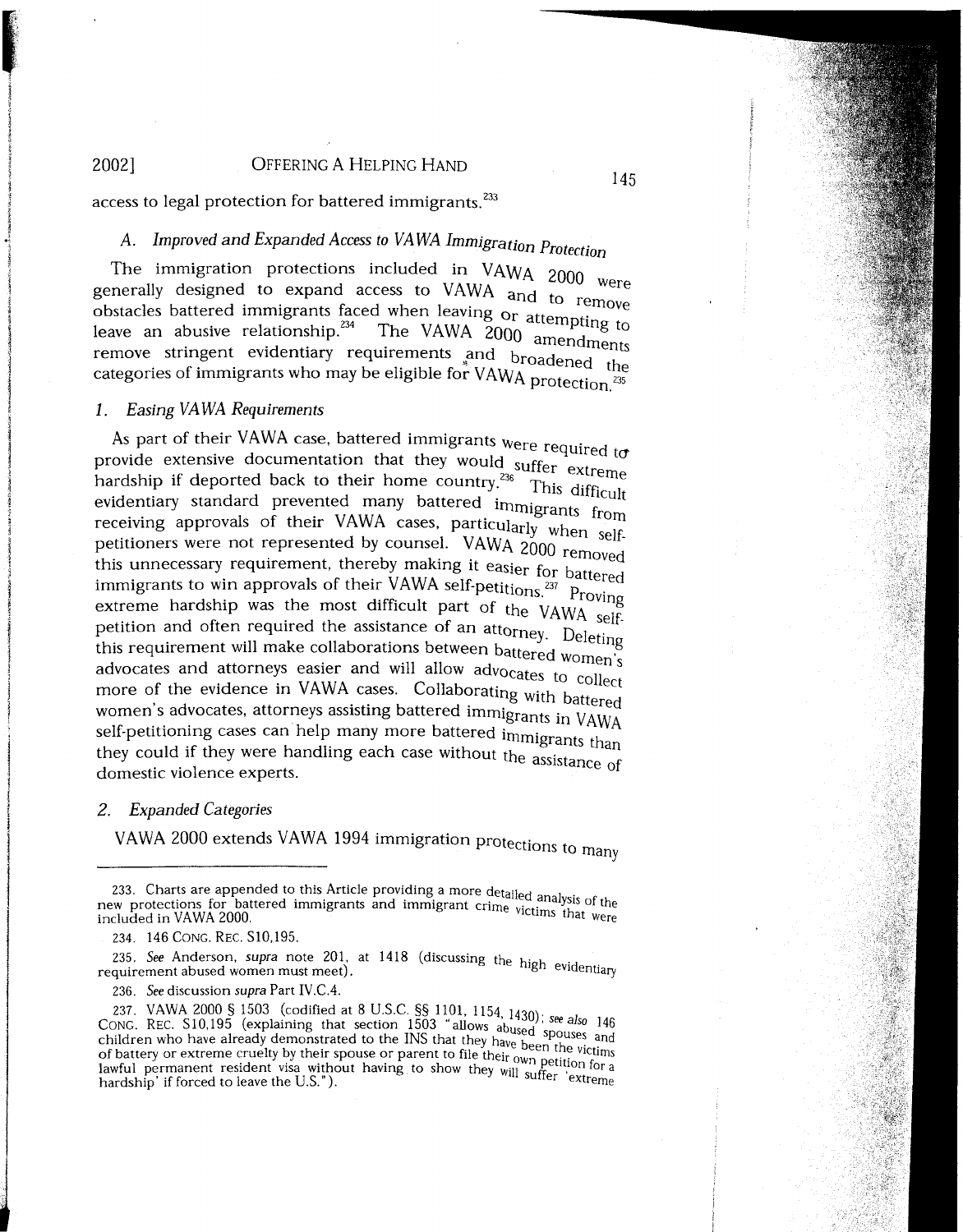#### 146 JOURNAL OF GENDER, SOCIAL POLICY & THE LAW [Vol. 10:1]

battered immigrants and children of battered immigrants who previously did not qualify for VAWA, but were nonetheless subjected to battery or extreme cruelty by their United States citizen or lawful permanent resident spouse or parent. These expanded categories of persons include:

- battered spouses who unwittingly marry bigamists;<sup>238</sup>
- battered children and children included in their abused parent's VAWA case who turned twenty-one years of age before they could be granted lawful permanent residence; $^{239}$
- children of battered immigrants granted VAWA cancellation of removal or VAWA suspension of deportation who could receive humanitarian parole; $^{240}$
- battered spouses and children who file VAWA self-petitions within two years of divorce, loss of citizenship, or permanent resident status, and in the case of an abusive citizen spouse, within two years of the spouse's death;<sup>241</sup>
- battered immigrants living abroad who are abused by their citizen or lawful permanent resident spouses or parents who are United States government employees or who are members of the United States uniformed services (including military members) ; 242
- battered immigrants currently residing abroad who have been subjected to one or more incidents of abuse that occurred in the United States perpetrated by their citizen or permanent resident spouse or parent; $^{243}$  and
- spouses and children of Cuban, Haitian and Nicaraguan abusers by allowing abused spouses and children to self-petition who are granted access to protections of Nicaraguan Adjustment and Central American Relief Act of 1997 ("NACARA") and Haitian Refugee Immigration Fairness Act of 1998 (" HRIFA") . 244

• VAWA 1994 included a requirement that battered immigrants applying for VAWA self-petitions were originally required to provide evidence to the INS that their abusive citizen or lawful permanent

<sup>238.</sup> VAWA 2000 § 1503(c)(l) (codified at 8 U.S.C. § 1154).

<sup>239.</sup> *Id.* § 1503(d) (codified at 8 U.S.C. § 1154(a)(1)(D)).

<sup>240.</sup> *Id.§* 1504 (codified at 8 U.S.C. § 1229b(b)(4)).

<sup>241.</sup> *Id.* § 1503(b)(1)(A) (codified at 8 U.S.C. § 1154(a)(1)(A)(iii)(II)(aa)(CC))

<sup>242.</sup> *Id.* (codified at 8 U.S.C. § 1154(a)(1)(A)(v)).

<sup>243.</sup> *Id.* (codified at 8 U.S.C. § 1154(a)(1)(A)(iii)(II)(dd)).

<sup>244.</sup> *Id.* §§ 1509-1511 (codified at 8 U.S.C § 1255). •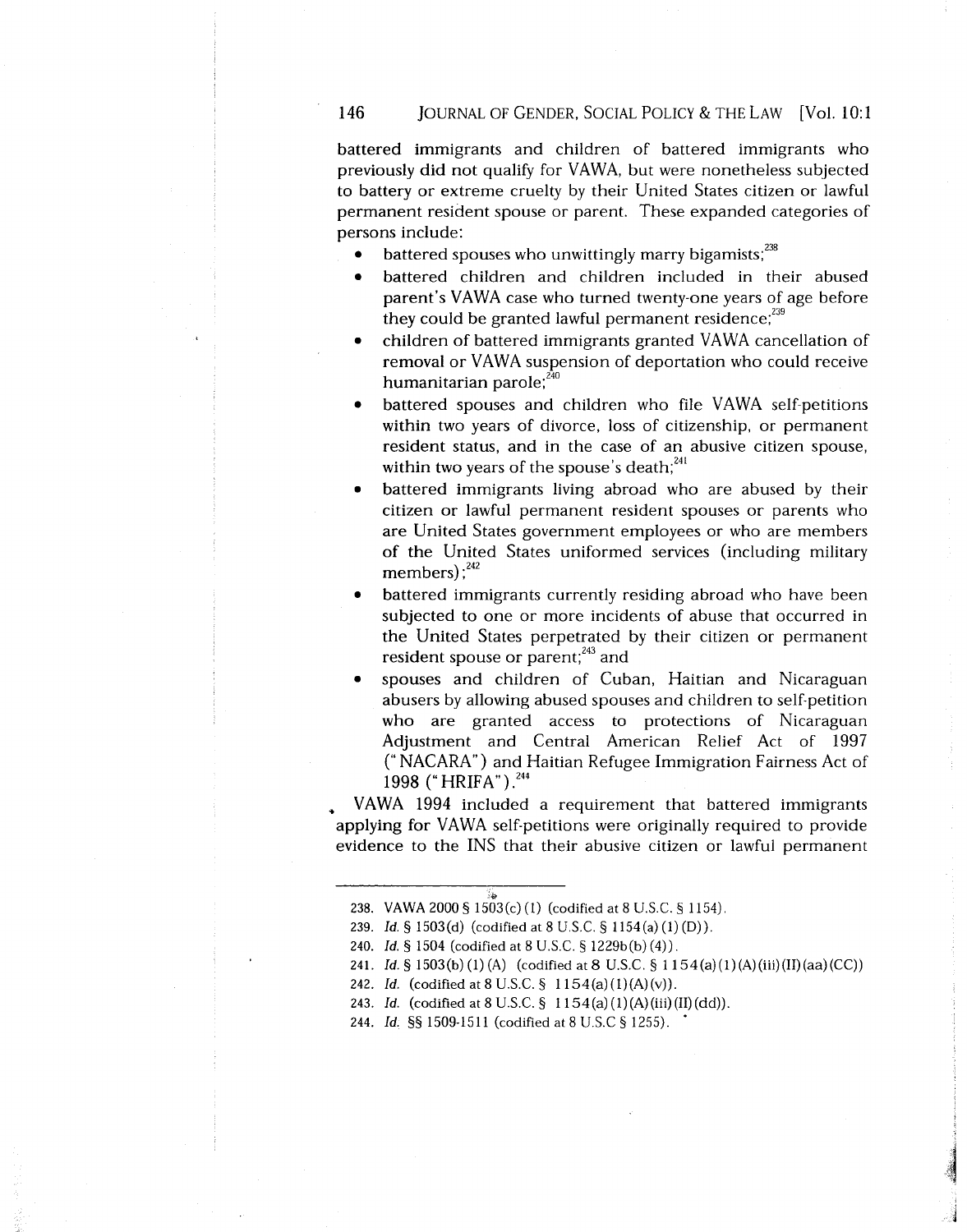resident husband had never been married before or had obtained a divorce from each of his previous wives. This requirement posed problems for two groups of battered immigrant victims of domestic violence who otherwise qualified as VAWA self-petitioners. First, it cut off VAWA protection for battered immigrants who had unknowingly married bigamists. These victims were often immigrant women who went through a marriage ceremony either in the United States or in their home country and believed they had legally married a United States citizen or lawful permanent resident who had represented that he was divorced or had never been previously married.<sup>245</sup> The second group of battered immigrants harmed by this requirement were immigrant victims of domestic violence who were not married to bigamists but who could not safely access the information they needed to prove their abusive citizen or lawful permanent resident husband's prior divorces.

Congress amended VAWA's self-petitioning requirements to allow unknowing spouses of bigamists to self-petition, understanding that making this change would also help battered immigrants who were not married to bigamists but who could not obtain the information they needed to prove their husband's prior divorces. If spouses of bigamists could self-petition, it was understood that it would no longer be necessary to require that all self-petitioners prove each of their spouse's prior divorces. Congress recognized that both of these groups of self-petitioners needed improvements in the selfpetitioning statute to facilitate their safe access to VAWA selfpetitioning. The Congressional Record stated the following:

We would anticipate that evidence of such a battered immigrant's legal marriage to the abuser through a marriage certificate or marriage license would ordinarily suffice as proof that the immigrant is eligible to petition for classification as a spouse without the submission of divorce decrees from each of the abusive citizen's or lawful permanent resident's former marriages. For an abused spouse to obtain sufficient detailed information about the date and the place of each of the abuser's former marriages and the date and place of each divorce, as INS currently requires, can be a daunting, difficult and dangerous task, as this information is under the control of the abuser and the abuser's family members. Section 1503 should relieve the battered immigrant of that burden

<sup>245.</sup> *See* 146 CONG. REC. SI0,192 (daily ed. Oct. 11, 2000) (Violence Against Women Act of 2000 Section-by-Section Summary) (stating that VAWA 2000 amended the VAWA 1994 requirements and added that a victim of a batterer can file a petition as long as she believes she is the spouse of a citizen or lawful permanent resident)·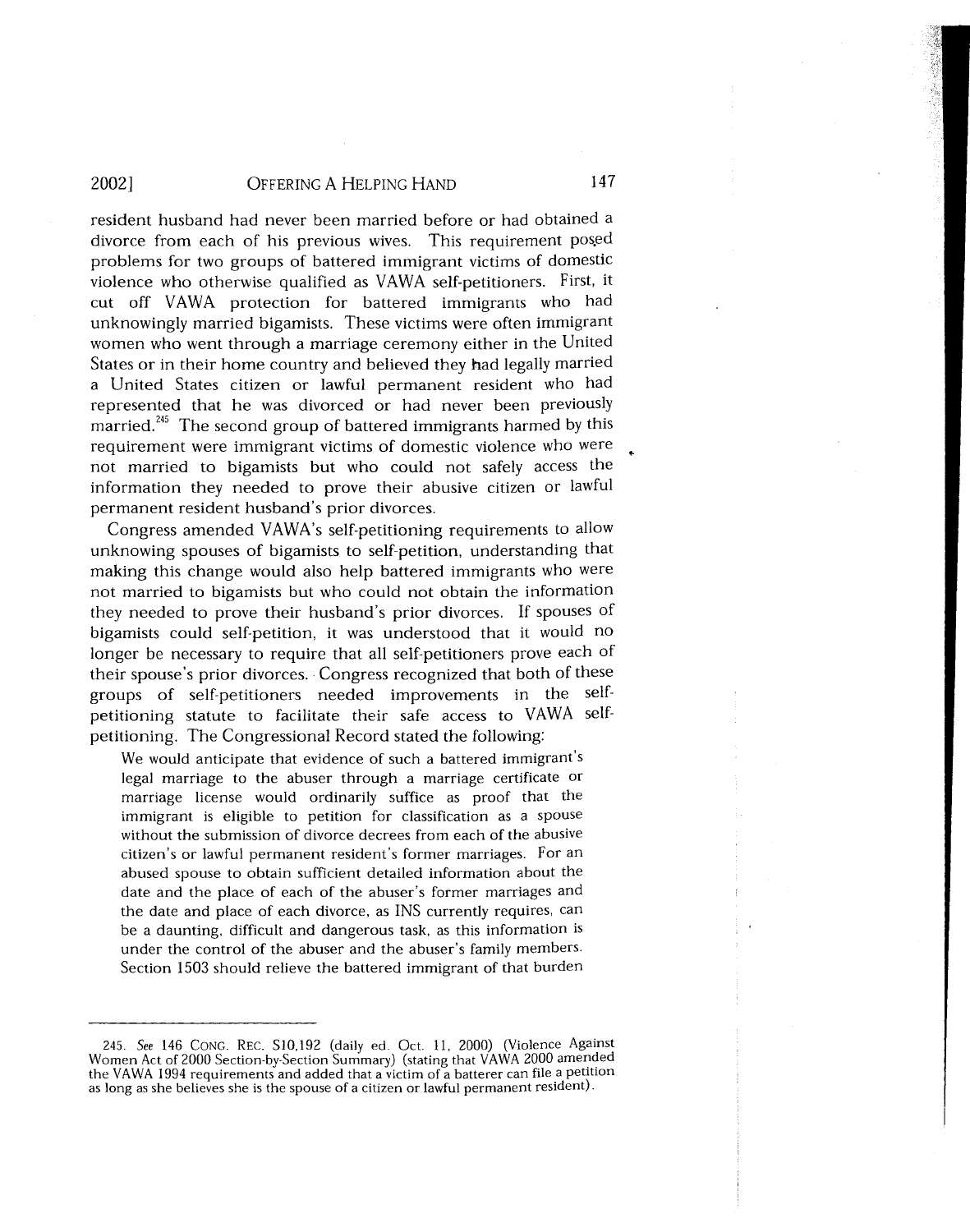#### **148** JOURNAL OF GENDER, SOCIAL POLICY & THE LAW (Vol. 10:1

### in the ordinary case.<sup>246</sup>

Thus, with the VAWA 2000 changes in the law, battered immigrants should no longer be required to submit to the INS evidence of their abuser's prior marriages and divorces. Proof in the form of a marriage certificate, or marriage license, or other evidence about the marriage should be sufficient to prove a valid marriage. This same evidence should also be sufficient to prove, in the case of a bigamist citizen or resident spouse, that the immigrant spouse entered the marriage without knowledge of the bigamy.

As originally drafted, VAWA 1994 allowed battered immigrant selfpetitioners to include any of their undocumented children in their VAWA self-petition as derivative beneficiaries. Under this scheme, the children of battered immigrants would be able to attain lawful permanent residency at the same time as their mother, based on the mother's approved VAWA self-petition. This system paralleled the relief available in all family-based immigration cases. One of the problems that arose as VAWA 1994 was implemented was that, many teenage children of VAWA self-petitioners married to lawful permanent residents aged out. The process of obtaining permanent residence took several years and teenagers reached their twenty-first birthday before they could obtain lawful permanent residency under VA WA. Under a family- based petition in a non-abusive relationship, the citizen or lawful permanent resident parent would be required to file a new petition for them, and the children would eventually attain legal permanent residency. However, in abusive relationships, the structure of the law that required a new filing if a child turned twentyone allowed abusers to retain a weapon of power and control they .. could continue to use against the battered immigrant spouse. To remedy this problem, VAWA 2000:

allows abused children or children of abused spouses whose petitions were filed when they were minors to maintain their petitions after they attain age 21, as their citizen or lawful permanent resident parent would be entitled to do on their behalf had the original petition been filed during the child's minority, treating the petition as filed on the date of the filing of the original petition for purposes of determining its priority date.<sup>247</sup>

Similarly, VAWA 2000 expanded protection for children of battered immigrant parents and parents of battered immigrant children who are granted VAWA cancellation of removal and

<sup>246.</sup> *Id.* 

<sup>247.</sup> *Id.* at Sl0,195 (discussing VAWA 2000 § 1503).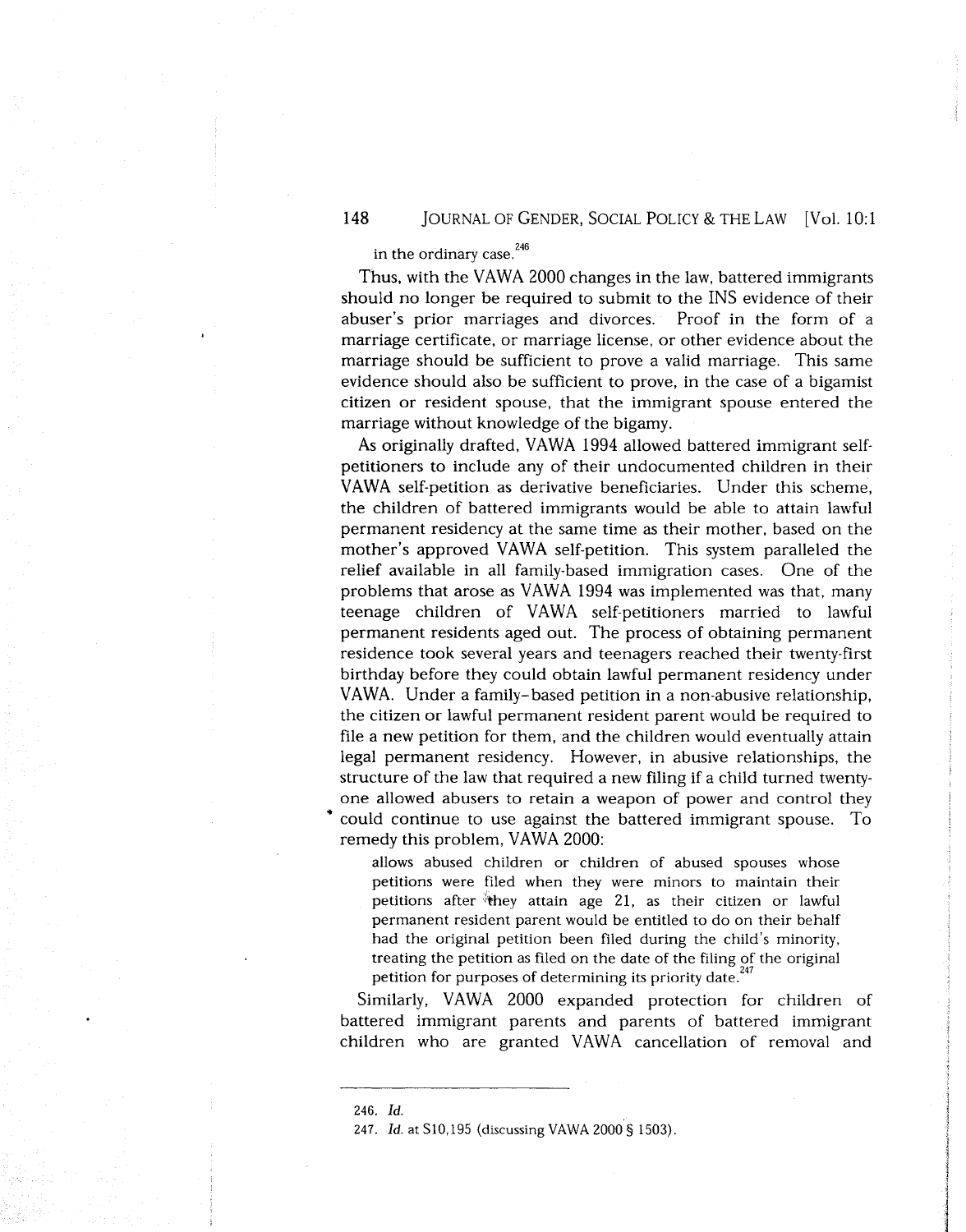' t

italiako eraikutzaileak **Printed Wales** ~ ili variantisti sena.<br>I

**PASCAPALEMENTO NEGLA A** *1* 

I

 $\begin{split} \mathbf{R} & \in \mathbb{R}^{2} \times \mathbb{R}^{2} \times \mathbb{R}^{2} \times \mathbb{R}^{2} \times \mathbb{R}^{2} \times \mathbb{R}^{2} \times \mathbb{R}^{2} \times \mathbb{R}^{2} \times \mathbb{R}^{2} \times \mathbb{R}^{2} \times \mathbb{R}^{2} \times \mathbb{R}^{2} \times \mathbb{R}^{2} \times \mathbb{R}^{2} \times \mathbb{R}^{2} \times \mathbb{R}^{2} \times \mathbb{R}^{2} \times \mathbb{R}^{2} \times \mathbb{R}^{2$ 

l

I

le incontrations ()<br>. **International Communication** 

strumlining<br>F on de la Registración de la Constantidad de la Constantidad de la Constantidad de la Constantidad de la Consta<br>La Constantidad de la Constantidad de la Constantidad de la Constantidad de la Constantidad de la Constantidad

#### 2002] OFFERING A HELPING HAND 149

suspension of deportation.<sup>248</sup> Under prior law, battered immigrants who received VAWA protection in deportation or removal proceedings could not receive any immigration relief in the same proceeding for their undocumented immigrant children or parents. Some battered immigrants were able to file self-petitions and have their children receive protection through the self-petition, but not all battered immigrants could exercise this option, as the category of persons eligible for VAWA cancellation or suspension could often include persons who did not qualify to self-petition. Thus, Congress included in VAWA 2000 a provision designed to provide protection to the children of battered immigrant cancellation and suspension grantees through grants of humanitarian parole. The same relief was offered to non-abusive parents of immigrant child abuse victims although in most cases, these protective parents would independently qualify for VAWA cancellation. Those living outside of the United States could avail themselves of this option particularly if it could help keep the abused child out of foster care. Congress expressed the following on this issue:

[W] hile VAWA self-petitioners can include their children in their applications, VAWA cancellations of removal applicants cannot. Because there is a backlog for applications for minor children of lawful permanent residents, the grant of permanent residency to the applicant parent and the theoretical available of derivative status to the child at that time does not solve this problem. Although in the ordinary cancellation case, the INS would not seek to deport such child, an abusive spouse may try to bring about such result in order to exert power and control over the abused spouse. Section 1504 directs the Attorney General to parole such children, thereby enabling them to remain with the victim out of the abuser's control. This derivative should be understood to include a battered immigrant's children whether or not they currently reside in the U.S., and therefore to include the use of his or her parole power to admit them if necessary.<sup>249</sup>

As a result VAWA 2000 "[d]irects the Attorney General to parole children of battered immigrants granted cancellation until their adjustment of status application has been acted on, provided the battered immigrant exercises due diligence in filing such application."<sup>250</sup>

In order to be eligible for VAWA, the battered immigrant must be

250. *Id.* at Sl0,195.

<sup>248.</sup> VAWA 2000 § 1504 (codified at 8 U.S.C. § 1229b(b) (4)).

<sup>249. 146</sup> CONG. REC. Sl0,192 (daily ed. Oct. 11, 2000) (Joint Managers' Statement).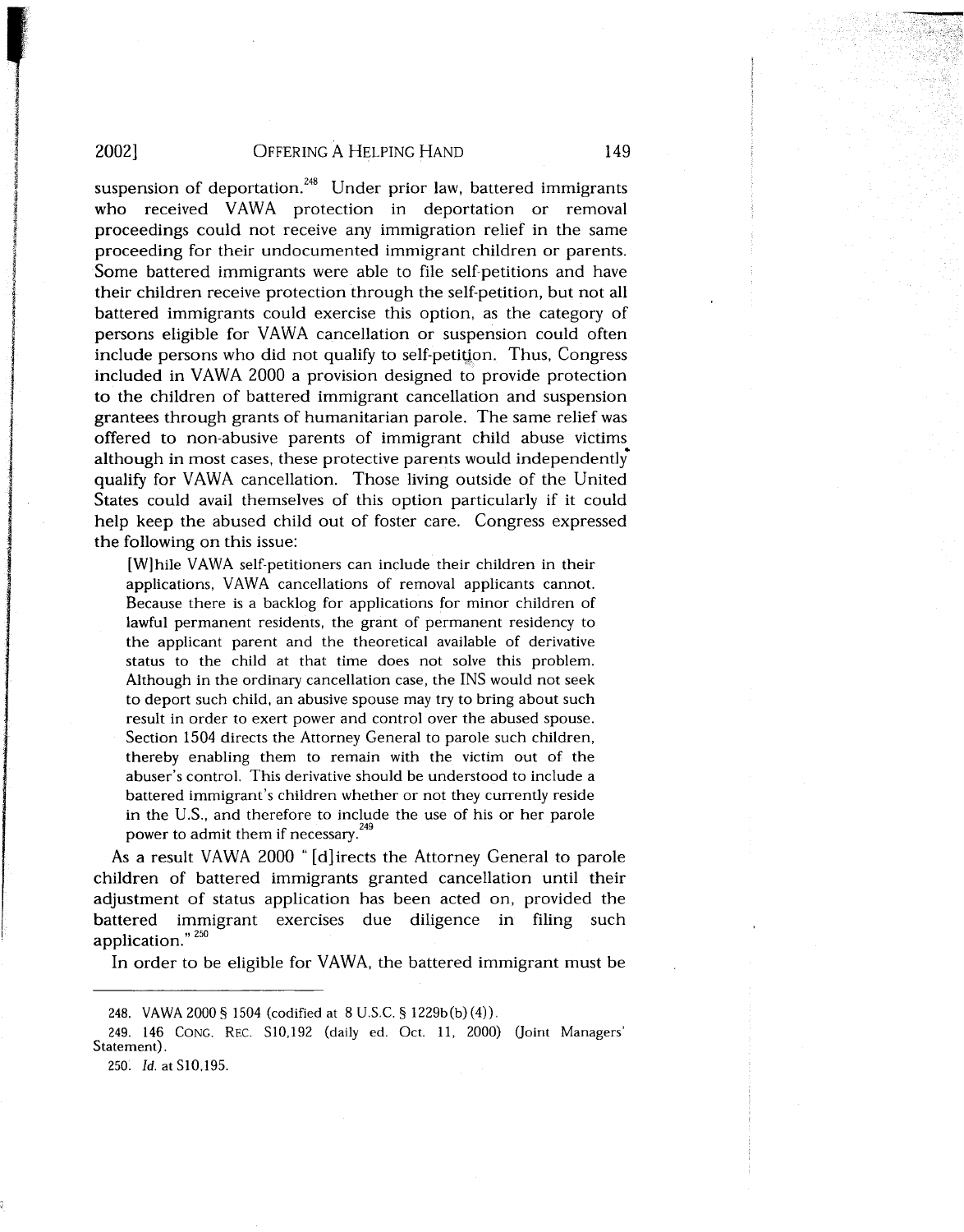#### 150 **JOURNAL OF GENDER, SOCIAL POLICY & THE LAW [Vol. 10:1**

or have been married to the abuser or be the child of the abuser, and the abuser must be a citizen or lawful permanent resident. VAWA 2000 now allows a battered spouse whose citizen spouse died, whose spouse lost citizenship, whose spouse lost lawful permanent residency, or from whom the battered spouse was divorced to file a VAWA case. Applicants must file the self-petition within two years of divorce, the abusive citizen husband's death, or the abusive spouse's loss of citizenship or residency status.<sup>251</sup> If a battered immigrant is filing a VAWA self-petition within two years of divorce, the battered immigrant must demonstrate a connection between the legal termination of the marriage and the battering or extreme cruelty. $^{252}$ This connection can be demonstrated in a variety of ways, including the following: obtaining a protection order, including in the divorce complaint or answer information about the domestic violence, or providing evidence that domestic violence in the relationship predated the divorce or continued after the divorce. In addition, battered immigrants with approved VAWA self-petitions who have not yet attained lawful permanent residency status, can remarry.<sup>253</sup> Their remarriage will no longer prevent them from obtaining legal permanent residency based on their approved VAWA self-petition.<sup>254</sup>

Another category of battered immigrants who can now seek VAWA immigration protections are the abused spouses and children of members of the United States military stationed abroad.<sup>255</sup> Abused spouses of other United States government officials stationed abroad who work for the United States Department of State or any other United States government agency may also file VAWA self-petitions under the VAWA 2000 amendments.<sup>256</sup> Similarly, battered immigrants who were abused in the United States but who now find

253. *Id.§* 1507(b) (codified at 8U.S.C.§ 1154(h)).

255. VAWA 2000 § 1503(b)(3) (codified at 8 U.S.C. §§ 1154(a)(1)(A)(v)(I)(bb),  $1154(a) (1) (B) (iv) (I) (bb)$ .

256. VAWA 2000 § 1503(b)(3) (codified at 8 U.S.C. §§ 1154(a)(l)(A)(v)(I) (aa), 1154(a)(l)(B)(iv)(I)(aa). *See also* 146 CONG. REC. Sl0,195 (daily ed. Oct. 11, 2000) (Violence Against Women Act of 2000 Section-by-Section Summary).

<sup>251.</sup> VAWA 2000 § 1507 (codified at 8 U.S.C. §§ 1154(a) (1)(A), 1154(a) (1)(B)). Additionally, if the divorce, death, or loss of citizenship or residency status occurs after the VAWA self-petition was filed, § 1507 of V AWA 2000 "clarifies that negative changes in the immigration status of abuser or divorce after abused spouse and child file petition under VAWA have no effect on status of abused spouse or child." 146 CONG. REC. Sl0,196 (daily ed. Oct. 11, 2000) (Violence Against Women Act of 2000 Section-by-Section Summary).

<sup>252.</sup> VAWA 2000 § 1503 (b) (1) (A) (codified at 8 U.S.C. §§ 1154(a) (1) (A) (iii) (II) (CC) (ccc), 1154(a) (1) (B) (ii) (II) (CC) (bbb)).

<sup>254. 146</sup> CONG. REC. Sl0,196 (Violence Against Women Act of 2000 Section-by-Section Summary) (clarifying "that remarriage has no effect on pending VAWA immigration petition").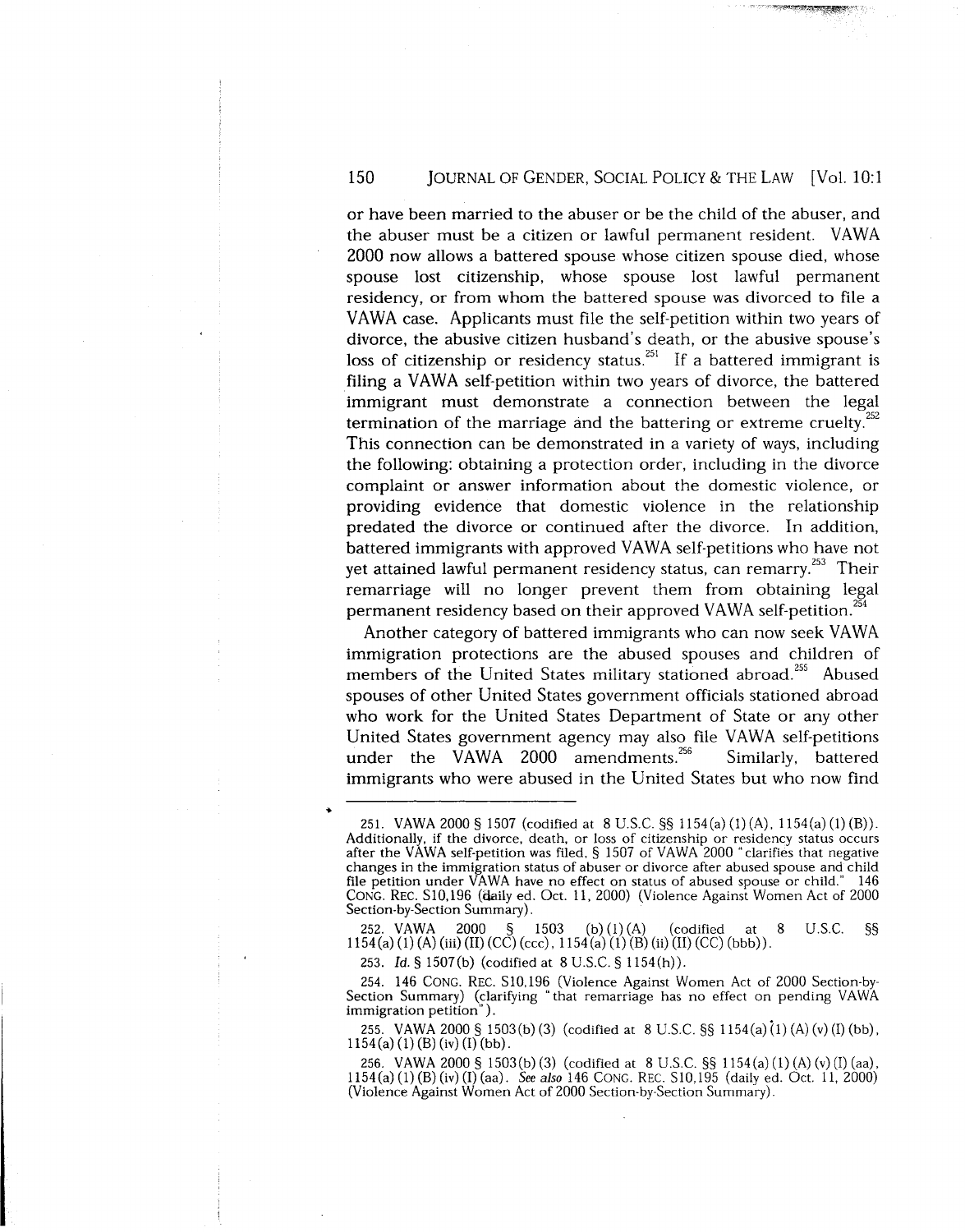themselves living abroad can file self-petitions. These provisions modify VAWA 1994's requirement that in order to file a VAWA selfpetition the petitioner had to be residing in the United States at the time of filing. This requirement cut off from VAWA's immigration protections many spouses and children of United States government employees and military members because they were living abroad. Additionally, the provision requiring United States residence to file a VA WA self-petition strengthened abuser's power and control. If the citizen or lawful permanent resident abuser could convince or force his abused spouse to travel outside of the United States and could abandon her there, the immigrant spouse would be precluded from filing for VAWA immigration relief, despite the fact that she suffered multiple incidents of criminal domestic violence in the United States. VAWA 2000 explicitly authorized battered immigrant spouses of United States government employees and members of the United States military stationed abroad and battered immigrants who were abused in the United States to file VAWA self-petitions while residing abroad without regard to whether any of the abuse actually occurred in the United States.<sup>257</sup>

Finally, the Nicaraguan and Central American Relief Act of 1997<sup>258</sup> (" NACARA") and the Haitian Refugee Immigration Fairness Act of  $1998^{259}$  ("HRIFA") granted access to legal immigration status for Haitians, Cubans, Nicaraguans, and El Salvadorans among others who met certain qualifications. These laws were structured, as are most immigration laws, to permit a spouse or parent who qualifies for relief to file a petition and to include any spouse or children who also need to attain legal immigration status in their petition. Ordinarily, one family member would file and include their spouses and children in that one application. However, here- as with other forms of

146 CONG. REC. Sl0,192 (Daily ed. Oct. 11, 2000) Qoint Managers' Statement).

258. Pub. L. No. 105-100, Title II., 111 Stat. 2193 (codified as amended in scattered sections of 8 U.S.C.)

•

<sup>257.</sup> The Committee did not draw a distinction between those abused in the U.S. or outside the U.S.

Section 1503 also makes VAWA relief available to abused spouses and children living abroad of citizens and lawful permanent residents who are members of the uniformed services or government employees living abroad, as well as to abused spouses and children living abroad who were abused by a citizen or lawful permanent resident spouse or parent in the United States. We would expect that INS will take advantage of the expertise the Vermont Service Center has developing in deciding self-petitions and assign it responsibility for adjudicating these petitions even though they may be filed at U.S. embassies abroad

<sup>259.</sup> Pub.L. 105-277, Div. A, Title IX, 112 Stat. 2681-538 (codified as amended at 8 U.S.C. §§ 1255, 1377).